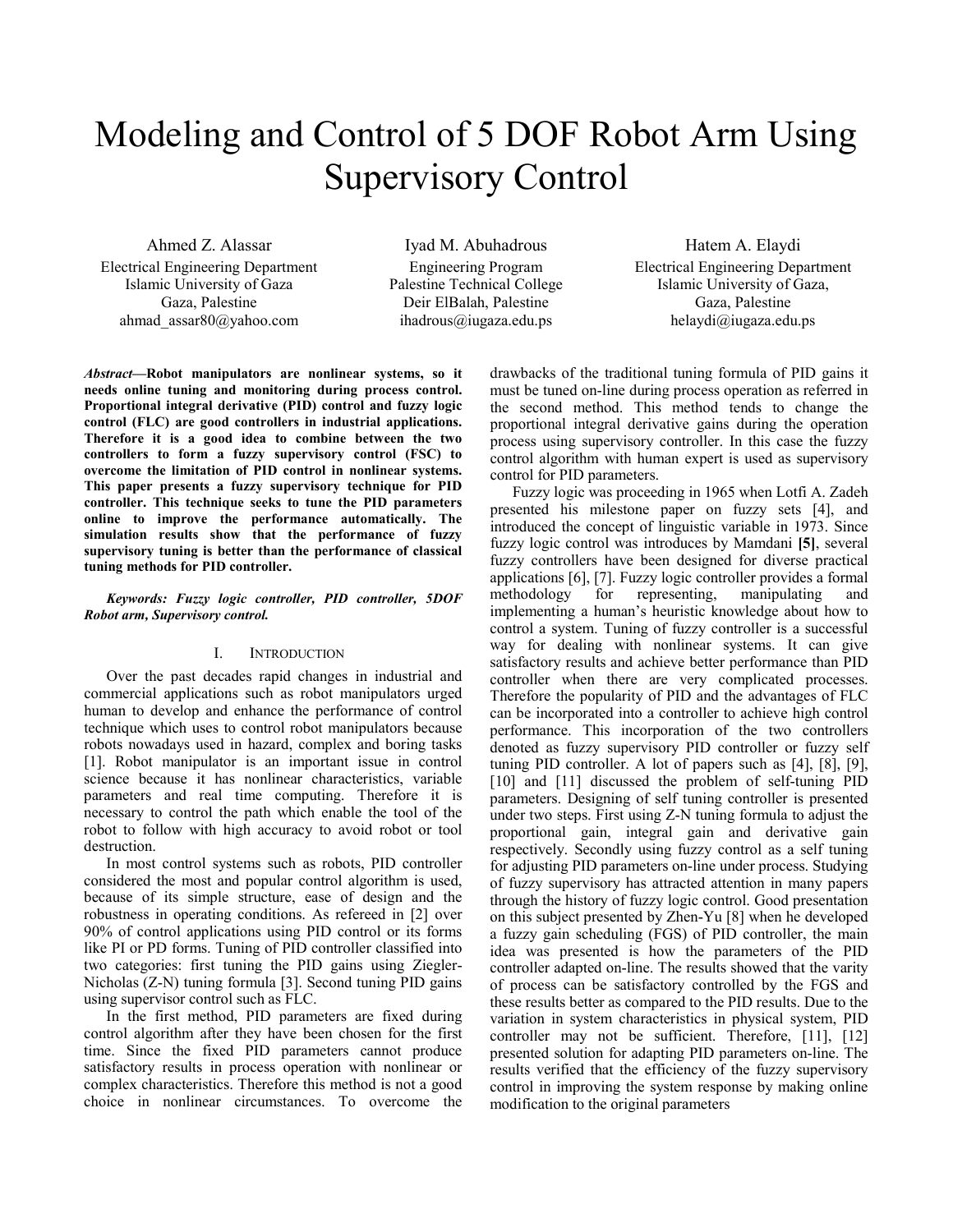The main body of the paper comprises five sections as follows: section II presents and describes structure of simple PID controller. Section III presents the FLC and explains about the fuzzification, rule base, inference mechanism and defuzzification of fuzzy algorithm while section IV covers the idea of supervisory control technique. Section V gives the results and section VI concludes the paper.

# II. PID CONTROLLER

PID controller [11] uses the error  $e(t)$  between the reference input  $r(t)$  and the output  $y(t)$  as input, and then generates a control signal  $u(t)$  for the controlled system. The transfer function of the PID controller has the following form:

$$
G_{\rho_{ID}}(s) = K_{P} + K_{I}/s + K_{D}s
$$
 (1)

where  $K_p, K_t$ , and  $K_p$  are the proportional, integral, and derivative gains respectively. Another useful equivalent form of the PID controller is in the form:

$$
G_{\rho_{ID}}(s) = K_p \left(1 + 1/(T_i s) + T_p s\right) \tag{2}
$$

where  $T_i = K_p/K_i$ , and  $T_p = K_p/K_p$  are known as integral and derivative time constant respectively.

- Tuning of PID parameters exist some rules for example.
- If the error  $e(t) = r(t) v(t)$  is positive large then the proportional gain  $K_p$  must be large, integral term  $K_l$  small and the derivative term  $K_p$  is small.

Therefore this will speed the system output.

• If the current error is very small the PID parameters will have to be smaller value for proportional gain, larger value of integral time constant and larger value of derivative gain. So the speed of the system response will be small to reduce the overshoot of the output.

The above tuning technique may be boring if we use the conventional tuning methods such as manual tuning or other methods. So FLC is a good solution for tuning PID gains online.

#### III. FUZZY LOGIC CONTROL

FLC has four main components: the fuzzifier, knowledge base, inference mechanism and defuzzifier [6]. Fuzzifier converts a crisp input signal into a fuzzified signals identified by membership functions into fuzzy sets. The knowledge base consists of rule base and the data base. The inference mechanism evaluates which control rules are relevant at the current time and then decides what the input to the plant should be. Finally the defuzzification process converts the fuzzy output into crisp controlling signal.

Fuzzy PID controllers may be classified into two types: the direct action fuzzy control [13] and the fuzzy supervisory control. For the direct action type of fuzzy PID controllers, it replaced the PID control and placed with the feedback control loop to compute the action through fuzzy reasoning. In this type the control actions are determined directly by means of a fuzzy inference system. This type of fuzzy controllers is in essence like the conventional PID controller. Therefore, they are also called the PID-like controllers. For the fuzzy supervisory type, the fuzzy reasoning attempt to provide nonlinear action for the controller output. Therefore the PID gains are tuned based on a fuzzy inference system rather than the conventional Z-N approach.

The design process of the fuzzy controller [14] is described as follows:

• Define the input and output of FLC. There are two inputs of FLC, the error  $e(t)$  and error change  $\Delta e(t)$ 

and three outputs  $K_p', K_i'$ , and  $K_p'$  respectively.

• Fuzzify the input and output variables. Each variable of fuzzy control inputs has seven fuzzy sets ranging from negative big (NB) to positive big (PB), and the

output of FLC has the following fuzzy sets:  $K_p'$  and

 $K_D^{\prime}$  has two fuzzy sets.  $K_I^{\prime}$  has three fuzzy sets. Fig. 1 shows the inputs of FLC.

- Design the inference mechanism rule to find the input-output relation. This paper uses Mamdani (max-min) inference mechanism.
- Defuzzify the output variable of fuzzy mechanism used the most frequently used method is the center of gravity (COG) method. The control action is:



Figure 1. Membership function of  $e(t)$  and  $\Delta e(t)$ .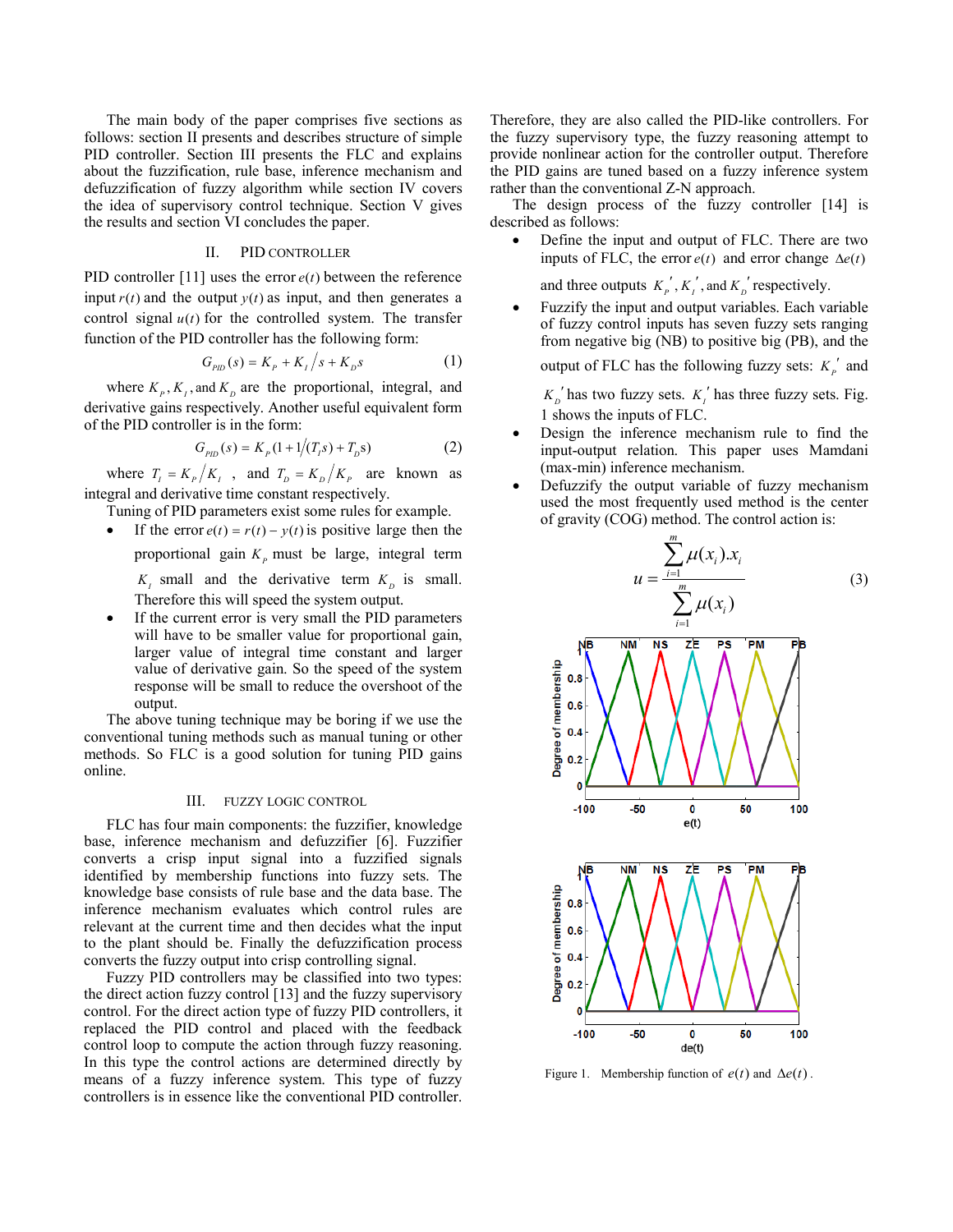### IV. FUZZY SUPERVISORY CONTROL

Fig. 2 shows the PID control system with fuzzy control as supervisory controller.



Figure 2. Fuzzy supervisory control

The FSC has the form of PID control [15] [16] but the three parameters of PID control are tuned using fuzzy controller based on the error and change of error as inputs to FLC.

The input signal is step input. The input to PID control is the error signal and the output of PID controller fed to the robot arm was obtained from the PID controller as shown in Fig. 3.



Figure 3. Structure of PID controller

As mentioned of fuzzy controller has two input  $e(t)$  and  $\Delta e(t)$  according to the following relations:

$$
e(t) = r(t) - y(t) \tag{4}
$$

$$
\Delta e(t) = e(t) - e(t-1) \tag{5}
$$

The output of fuzzy logic control are  $K_p^{'}, K_p^{'}$  and  $K_i^{'}$ . Suppose the range of these parameters are  $[K_{P_{\text{min}}} , K_{P_{\text{max}}} ]$ ,  $[K_{I_{\min}}, K_{I_{\max}}]$  and  $[K_{D_{\min}}, K_{D_{\max}}]$  respectively. The range of these parameters are determined experimentally as  $K_p \in [0,15]$  ,  $K_i \in [0.001, 0.005]$  and  $K_p \in [0.1, 0.2]$  . The parameters are described as follows:

$$
K'_{P} = (K_{P_{\min}} - K_{P})/(K_{P_{\max}} - K_{P_{\min}})
$$
 (6)

$$
K'_{D} = (K_{D_{\min}} - K_{D}) / (K_{D_{\max}} - K_{D_{\min}})
$$
 (7)

$$
K'_{I} = (K_{I_{\min}} - K_{I}) / (K_{I_{\max}} - K_{I_{\min}})
$$
 (8)

where  $K_p$ <sup>'</sup>,  $K_p$ <sup>'</sup> and  $K_i$ <sup>'</sup> are output variable of fuzzy control.

Fig. 4 shows the membership functions of  $K_p$ <sup>'</sup>,  $K_p$ <sup>'</sup> and  $K_I$ <sup>'</sup> respectively. The membership functions used in the proposed method for the fuzzy PID parameters tuner are triangular, Gaussian, and sigmoid membership

functions.  $K_p'$  and  $K_p'$  output has two membership functions in sigmoid shape chosen for the  $K_p'$  and  $K_p'$ , and the fuzzy set variables are: Small (S) and Big (B). The term  $K_i'$  has three membership functions in triangular and it covered by three fuzzy set variables have the linguistic values: S, M (Medium), and B Big.



Figure 4. Membership function of  $K_p'$ ,  $K_p'$  and  $K_l'$ 

Generally fuzzy rule base are dependent on the characteristics of the controlled plant and the type of controller. These rules determined from the practical experience [14]. The rule base of the proposed controller is constructed using two forms: first multi input multi output (MIMO) fuzzy rule base and it has the form:

If *e* is 
$$
A_1
$$
 and  $\Delta e$  is  $A_2$  then  $K_p'$  is  $B_1$ ,  $K_p'$  is  $B_2$   
and  $K'_1$  is  $B_3$  (9)

The second method is multi input single output (MISO). Each one of PID gains has independent fuzzy tuner. The following formula represents the second method:

If e is 
$$
A_1
$$
 and  $\Delta e$  is  $A_2$  then  $K_p'$  is  $B_1$  (10)

where *e* and  $\Delta e$  are the input of FLC.  $A_1, A_2, B_1, B_2$  and

 $B_3$  are linguistic variable values of  $e, \Delta e, K_p, K_p'$  and  $K_p'$ respectively.

As mentioned previously the tuning of PID gains should be adjusted carefully, so the rule base table of the fuzzy supervisory for  $K_p^{\prime}$ ,  $K_p^{\prime}$  and  $K_i^{\prime}$  must be chosen accurately to guarantee a system with fast rising time, smaller overshot and no steady state error. Fig. 5 shows the unit step response for controlled system. The rule base must be written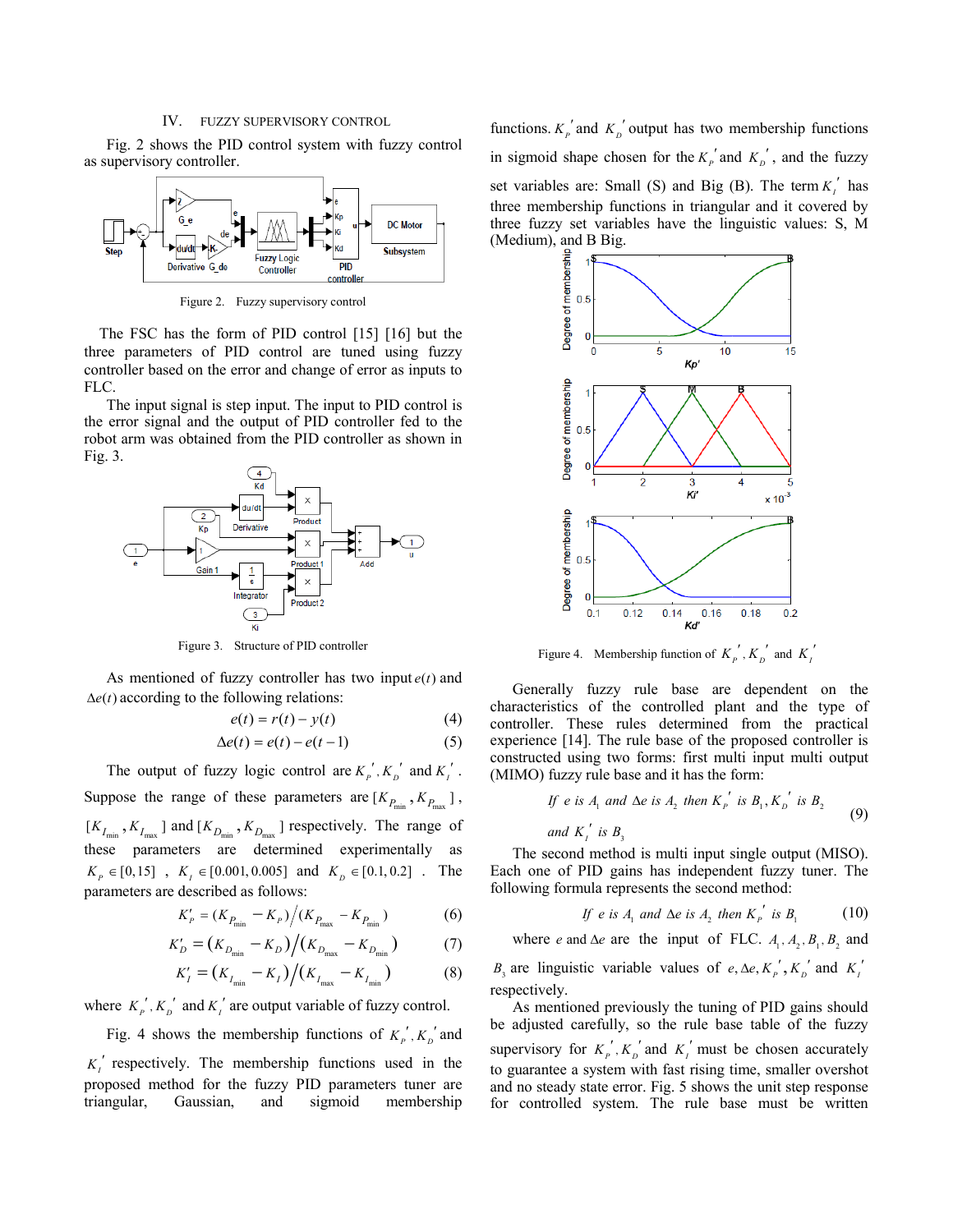according to the step response. The step response is divided into four regions.



During region 1 around point (a) we need big control signal to achieve fast rise time. To produce big control signal the PID control should have large proportional gain, large integral gain and small derivative gain. The rule base which represents case 1 is written as follows:

If e is PB and 
$$
\Delta e
$$
 is Z then  $K_p'$  is  $B$ ,  $K_p'$  is S  
and  $K_i'$  is S\n
$$
(11)
$$

when error become negative during region 2 around point (b) the system needs to slow to reduce the overshoot. This accomplished by decreasing the proportional gain, small integral gain and large derivative gain. Hence the rule base that represents this case is:

If e is Z and 
$$
\Delta e
$$
 is NB then  $K_p'$  is  $S_1, K_p'$  is B  
and  $K_i'$  is S (12)

The other cases can be tuned as the same way. The rule base table of  $K_p^{\prime}$ ,  $K_p^{\prime}$  and  $K_i^{\prime}$  are shown in Table 1, Table 2 and Table 3 respectively.

TABLE I. FUZZY CONTROL RULE OF  $K_p^{\prime}$ 

| $\overline{P}$ |    | <b>ERROR</b> |    |    |   |    |    |    |  |
|----------------|----|--------------|----|----|---|----|----|----|--|
|                |    | NB           | NΜ | NS | Z | PS | PМ | PВ |  |
|                | NB | B            | S  | S  | S | S  | S  | В  |  |
| $\overline{6}$ | NΜ | B            | В  | S  | S | S  | В  | В  |  |
| ≃<br>≏         | NS | B            | В  | B  | S | B  | B  | В  |  |
|                | Z  | B            | В  | B  | B | В  | B  | В  |  |
| CANGE<br>ERR   | PS | B            | В  | B  | S | В  | B  | В  |  |
|                | PM | B            | B  | S  | S | S  | B  | B  |  |
|                | PB | R            | S  | S  | S | S  | c  |    |  |

TABLE II. FUZZY CONTROL RULE OF  $K_D^{\prime}$ 

| Κ<br>D                                      |    | <b>ERROR</b>     |        |    |   |    |    |    |  |
|---------------------------------------------|----|------------------|--------|----|---|----|----|----|--|
|                                             |    | NB               | NΜ     | NS | Z | PS | PM | PВ |  |
| $\overline{6}$<br>≃<br>CANGE<br>≏<br>Ř<br>⊡ | NB | S                | B      | В  | B | B  | B  | S  |  |
|                                             | NΜ | S                | B      | B  | B | B  | B  | S  |  |
|                                             | NS | S                | c<br>٥ | B  | B | B  | S  | S  |  |
|                                             | Z  | $\mathbf C$      | c      | S  | B | S  | S  | S  |  |
|                                             | PS | $\mathbf C$<br>د | c      | В  | B | B  | S  | S  |  |
|                                             | PМ | c<br>O           | B      | В  | B | B  | В  | S  |  |
|                                             | PВ | c<br>Ω           | B      | В  | B | B  | В  | S  |  |

TABLE III. FUZZY CONTROL RULE OF  $K_t'$ 

|                       |    | <b>ERROR</b> |    |    |   |    |    |    |  |
|-----------------------|----|--------------|----|----|---|----|----|----|--|
| A                     |    | NB           | NΜ | NS | Z | PS | PМ | PB |  |
|                       | NΒ | S            | М  | В  | B | B  | М  | S  |  |
| ă                     | NΜ | S            | M  | М  | B | М  | М  | S  |  |
| ≃                     | NS | S            | S  | М  | M | М  | S  | S  |  |
| ≃                     | Z  | S            | S  | S  | M | S  | S  | S  |  |
| <b>ANGE</b><br>≃<br>ш | PS | S            | S  | М  | M | М  | S  | S  |  |
| τi                    | PM | S            | M  | М  | В | М  | М  | S  |  |
|                       | PB | S            | M  | В  | B | В  | M  | S  |  |

#### V. RESULTS AND DISCUSSION

The fuzzy self tuning PID controller applied to 5 degree of freedom (DOF) robot arm. The robot has 5 DOF each of them has DC motor with specific transfer function. As a case study we will present the output response of the first DOF of the robot arm and we will show the variation of the PID gains through process control. The output response of the other motors can be obtained in the same way.

The transfer function of the DC motor of the first DOF considered as follows:

$$
G(s) = \frac{19649}{s^3 + 201s^2 + 6290s}
$$
 (13)

The results where obtained using MATLAB and SIMULINK. It shows the output response of the first DOF of robot arm using the proposed controllers.

The simulation result in Fig. 6 and Fig. 7 shows the output response of the proposed controllers with respect to the step input signal. The two figures show the performance of the PID using the conventional tuning (without fuzzy tuning) [17] and using the supervisory tuning respectively. In addition they show the effectiveness of the two controllers for rejection disturbance inputs.

If a load torque with -0.5 *N.m* is applied on the first angle. The result obtained shows the effect of the disturbance on the output response after one second and the efficacy of the FCS controller for tuning PID parameters and eliminating the disturbance.



Figure 6. Output response using classical tuning methods